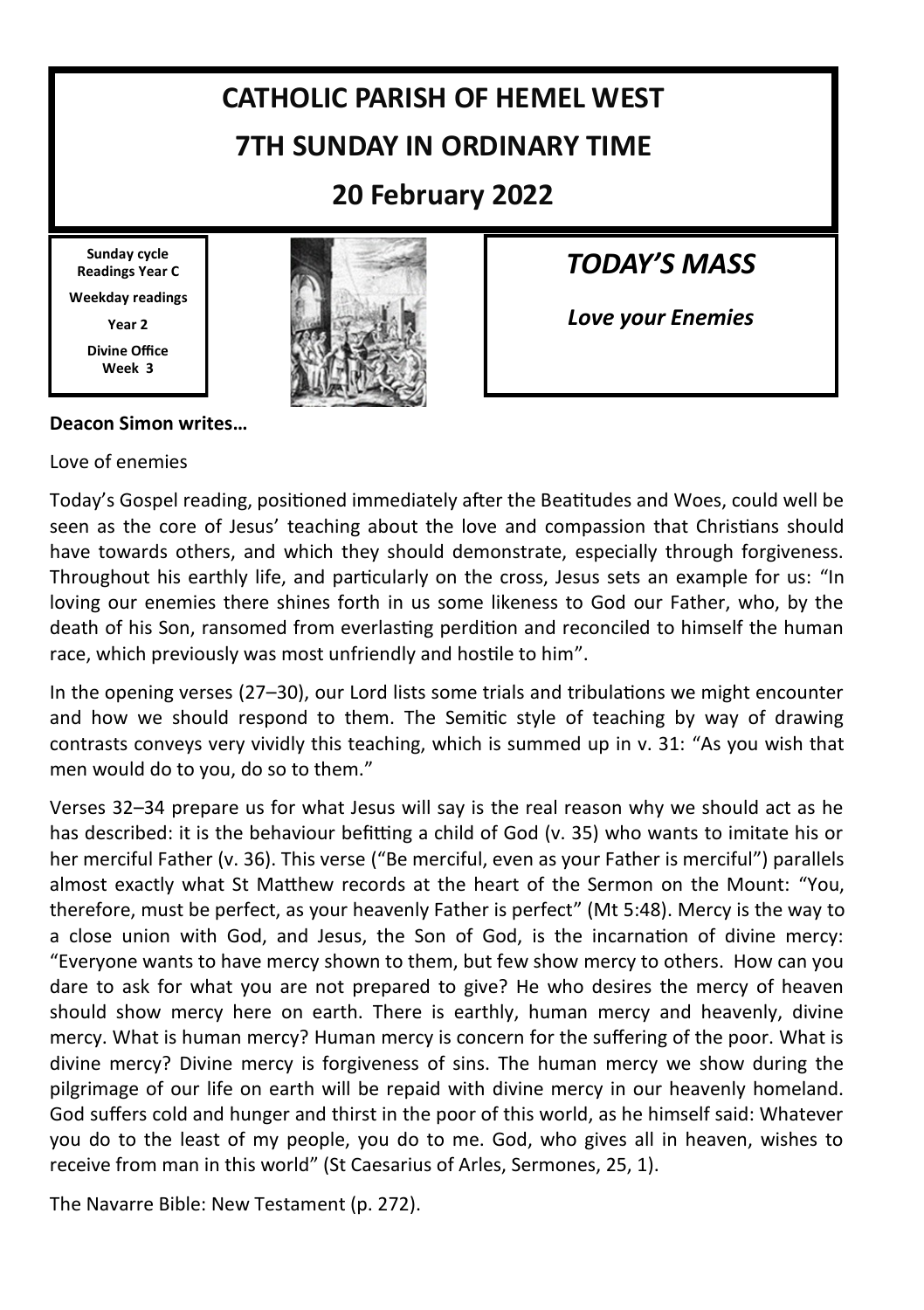## **PARISH NEWS**

**Welcome to the parish of Hemel West. If you are new to the parish, please make yourself known to Fr Brian, by contacting him on 01442 391 759.**

**LENT 2022 – Ash Wednesday 2 March:** Just over a week now until Lent begins. Ash Wednesday is on Wednesday 2 March. Masses will be celebrated at 11.30am (SSMJ) and 7.30pm (SM) with distribution of ashes. Members of the Ordinariate who worship at St Mark's church, will join us at our 7.30pm Mass. The Sacrament of Reconciliation (Confessions) will be heard on Ash Wednesday between 10.30am to 11.15am (SSMI) and 6.30pm to 7pm (SM). An early reminder that Ash Wednesday, the start of Lent, is an obligatory day of fasting and abstinence. This means that those parishioners aged between 18 until age 59 are obliged to **fast**. A person is permitted to eat one full meal, as well as two smaller meals that **FIRST HOLY COMMUNION MASSES MAY 2022**: together are not equal to a full meal, in other words, reduced food intake. The norms concerning on Saturday 14 May at 10am and 2pm and on abstinence from meat are binding upon everyone, Sunday 15 May at 2pm. Specific arrangements for from age 14 onwards. We have to remember that the rules regarding fasting and abstinence were written when to be aged 60 or over was considered very old and life expectancy was not as great as it is now. On the basis of the rules, your parish priest is not required to fast! Meat was once regarded as luxury item. So, if you don't eat meat, perhaps you might consider something else? As well as fasting, we give more time to **prayer** and **alms** giving in particular. As St. John Chrysostom reminds us: "Not to enable the poor to share in our goods is to steal from them and deprive them of life. The goods we possess are not ours, but theirs.." (Catechism of the Catholic Church, no. 2446).

**FAIRTRADE FORTNIGHT 21 February – 6 March**: What does Fairtrade do? Fairtrade works with farming co-operatives, businesses and governments to make trade fair. Together with Fairtrade farmers and workers we have a vision: a world in which trade is based on fairness so that producers earn secure and sustainable livelihoods. Fairtrade has a network of dedicated supporters

who help to raise awareness of the issues of unfair trade and fundraise to support us in our work. Fairtrade fortnight will be a show of solidarity with those on the frontline of the climate crisis. COP26 didn't deliver the change needed to stay within 1.5c, nor did it secure finance to directly support farmers and workers on the frontline, but the Fairtrade Foundation believes there is hope if we all act together. Fairtrade Fortnight is an opportunity for individuals, communities, and businesses around country to stand with farmers in low-income countries like Honduras and Uganda who are impacted daily by climate change. Together, by keeping the pressure on government and businesses, we can all ensure farmers benefit from fairer prices, fairer trading practices and the resources needed for tackling the climate emergency. Look out for the Fairtrade mark when you go shopping during this time.

First Holy Communion Masses will be celebrated

| <b>WEEK:</b> |      |          |             | GOSPEL READINGS FOR THE FORTHCOMING |
|--------------|------|----------|-------------|-------------------------------------|
| Mon:         | Mark | $9:4-29$ |             |                                     |
| Tues:        | Mark |          | $9:30 - 37$ |                                     |
| Wed:         | Mark |          | $9:38-40$   |                                     |
| Thurs:       | Mark |          | $9:41-50$   |                                     |
| Fri:         | Mark |          | $10:1 - 12$ |                                     |
| Sat:         | Mark |          | $10:13-16$  |                                     |
| Sunday       | Luke |          | $6:39-45$   |                                     |

#### **PARISH FINANCES**

**PLANNED GIVING:** Thank you to all those who have made the switch to donating by Standing Order. For those who wish to donate in this way, the details are:

*Account Name: WRCDT Hemel West Sort Code: 40-05-20 Account No.: 31095048*

**The offertory collection Income figures are published on a monthly basis once the bank reconciliation is completed.**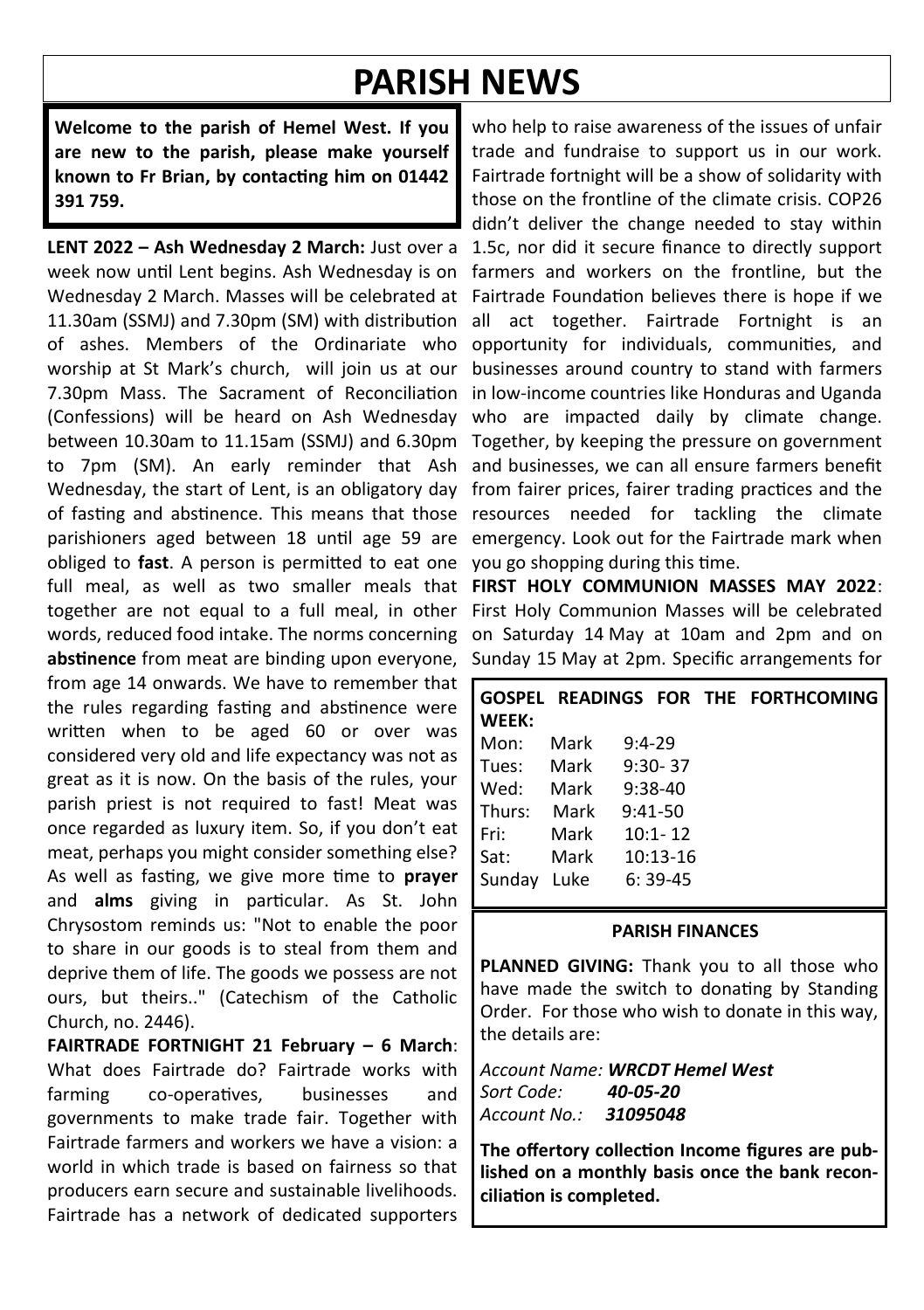allocating which Mass your child attends will be made known in March. All Masses will be celebrated at Ss Mary & Joseph's church. **SCRIPTURE GROUP**: We meet in the Parish Centre, Boxmoor on Tuesdays from 2pm until 4pm to read and discuss the readings for the following Sunday. All are welcome to join us.

**THE PASSAGE** a Catholic Charity, working with people who are homeless, is holding a St David's Day concert on Thursday 3 March, 7.30pm in Holy Trinity Church, Sloane Square with The London Welsh Male Voice Choir and soloist tenor Ryan Vaughan Davies. All tickets are £20. For tickets please call 020 75921856.

**WORLD DAY OF PRAYER SERVICE**: This will be held at the Methodist Church, 270 Northridge Way on Friday 4 March, at 11am. Join others from Churches Together in Hemel Hempstead in a global wave of prayer. All are welcome. If you would like to take a reading part please contact Lynn at Lynnbassett@gmail.com or call 07803 986716.

**LENT FAST DAY - FRIDAY 11 MARCH**: Coming soon to our parish.

**ANNUAL MASS OF THANKSGIVING**: Annual Mass of Thanksgiving for the Sacrament of Matrimony : Westminster Cathedral, Saturday 14 May 2022 at 3pm. The Cardinal is inviting to this Mass all couples in the Diocese, who are celebrating their 5th 10th, 25th, 30th, 40th, 50th and 60th (and every year over 60) Wedding Anniversary of Catholic Marriage in 2022. If you are celebrating an anniversary, please email Fr Brian the following details: husband and wife's names, wedding date, full postal address and email (or telephone number, if no email) by Friday 25 March.

**JOB OPPORTUNITY**: Mary's Meals are looking for a 'Supporter Engagement Officer'. The job details can be found at https://www.marysmeals.org.uk/ useful-links/work-for-us/supporter-engagementofficer-london

| Office Hours and releptione cover |  |  |  |  |  |  |
|-----------------------------------|--|--|--|--|--|--|
| for Hemel West.                   |  |  |  |  |  |  |
| Email: shirleybailey@rcdow.org.uk |  |  |  |  |  |  |
| Phone: 01442 391 759 option 2     |  |  |  |  |  |  |
| <b>Hemel West Office</b>          |  |  |  |  |  |  |
| <b>Hours</b>                      |  |  |  |  |  |  |
| Monday                            |  |  |  |  |  |  |
| 3pm-6pm                           |  |  |  |  |  |  |
| Tuesday                           |  |  |  |  |  |  |
| Closed                            |  |  |  |  |  |  |
| Wednesday                         |  |  |  |  |  |  |
| 9.30am-3.30pm                     |  |  |  |  |  |  |
| <b>Thursday</b>                   |  |  |  |  |  |  |
| 9.30am-12.30pm                    |  |  |  |  |  |  |
| Friday                            |  |  |  |  |  |  |
| 9.30am-12.30pm                    |  |  |  |  |  |  |
|                                   |  |  |  |  |  |  |

**Office Hours and Telephone cover** 

**JOHN F KENNEDY SCHOOL VACANCIES:** Please visit www.jfk.herts.sch.uk for more details.

**NEWSLETTER ITEMS:** When submitting an item for the newsletter, please send the details and information as you would like to see it published in the newsletter. Please keep your item to no more than 60 words. Please email Shirley by Wednesday 12 Noon and she will be do her best to accommodate it.

**WORLD DAY OF SOCIAL JUSTICE** - Reflection We are not to simply bandage the wounds of victims beneath the wheels of injustice.

We are to drive a spoke into the wheel itself.

#### **Dietrich Bonhoeffer**

#### **Prayer**

Righteous God, help us to go deeper in our pursuit of justice. May we work not just to address the harm done, but also to dismantle the systems that produce harm.

Amen